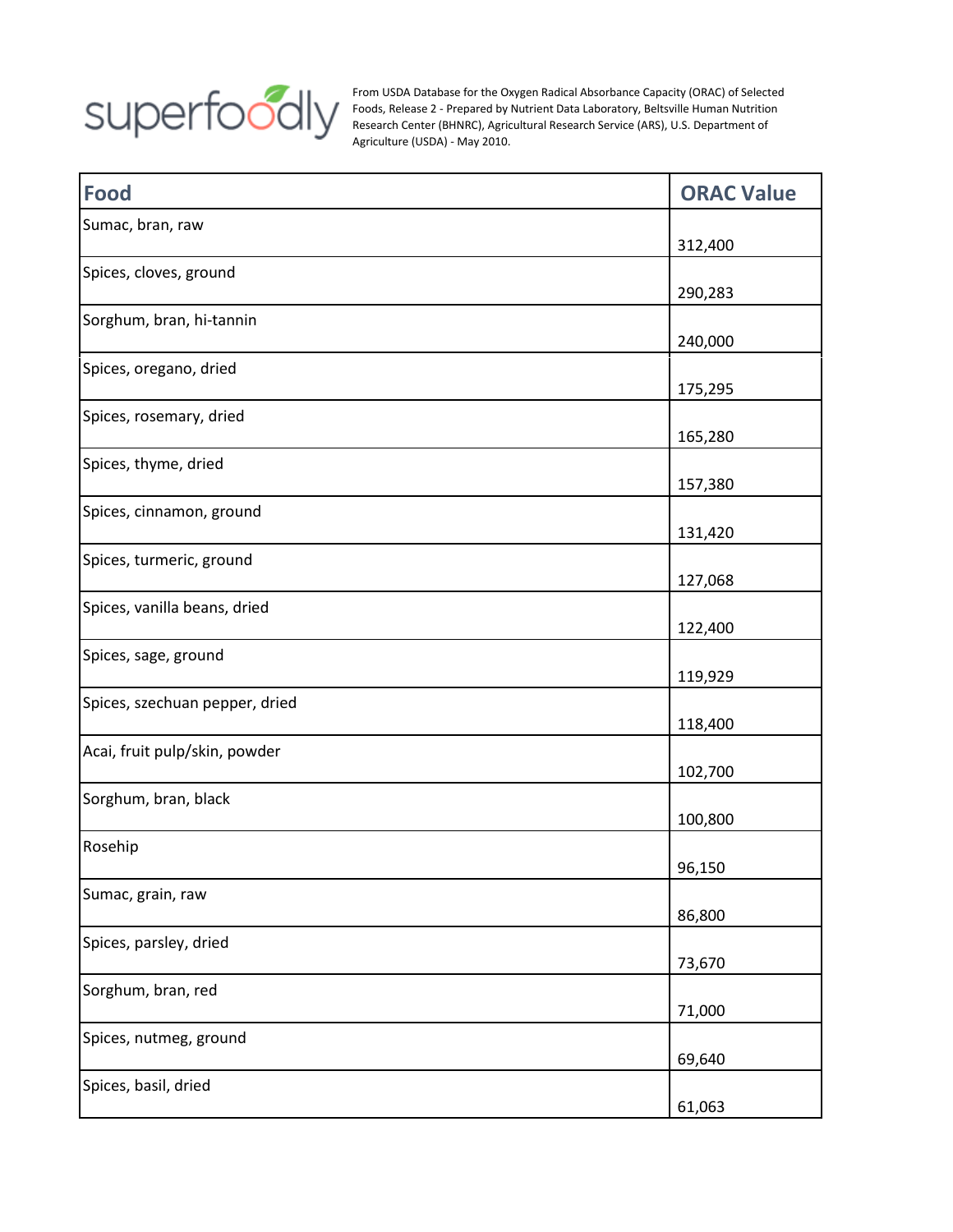| Cocoa, dry powder, unsweetened         | 55,653 |
|----------------------------------------|--------|
| Spices, cumin seed                     | 50,372 |
| Baking chocolate, unsweetened, squares | 49,944 |
| Spices, curry powder                   | 48,504 |
| Sorghum, grain, hi-tannin              | 45,400 |
| Spices, pepper, white                  | 40,700 |
| Chocolate, dutched powder              | 40,200 |
| Spices, ginger, ground                 | 39,041 |
| Spices, pepper, black                  | 34,053 |
| Sage, fresh                            | 32,004 |
| Spices, mustard seed, yellow           | 29,257 |
| Thyme, fresh                           | 27,426 |
| Marjoram, fresh                        | 27,297 |
| Rice bran, crude                       | 24,287 |
| Spices, chili powder                   | 23,636 |
| Spices, paprika                        | 21,932 |
| Sorghum, grain, black                  | 21,900 |
| Candies, chocolate, dark               | 20,816 |
| Spices, pepper, red or cayenne         | 19,671 |
| Raspberries, black                     | 19,220 |
| Candies, semisweet chocolate           | 18,053 |
| Nuts, pecans                           | 17,940 |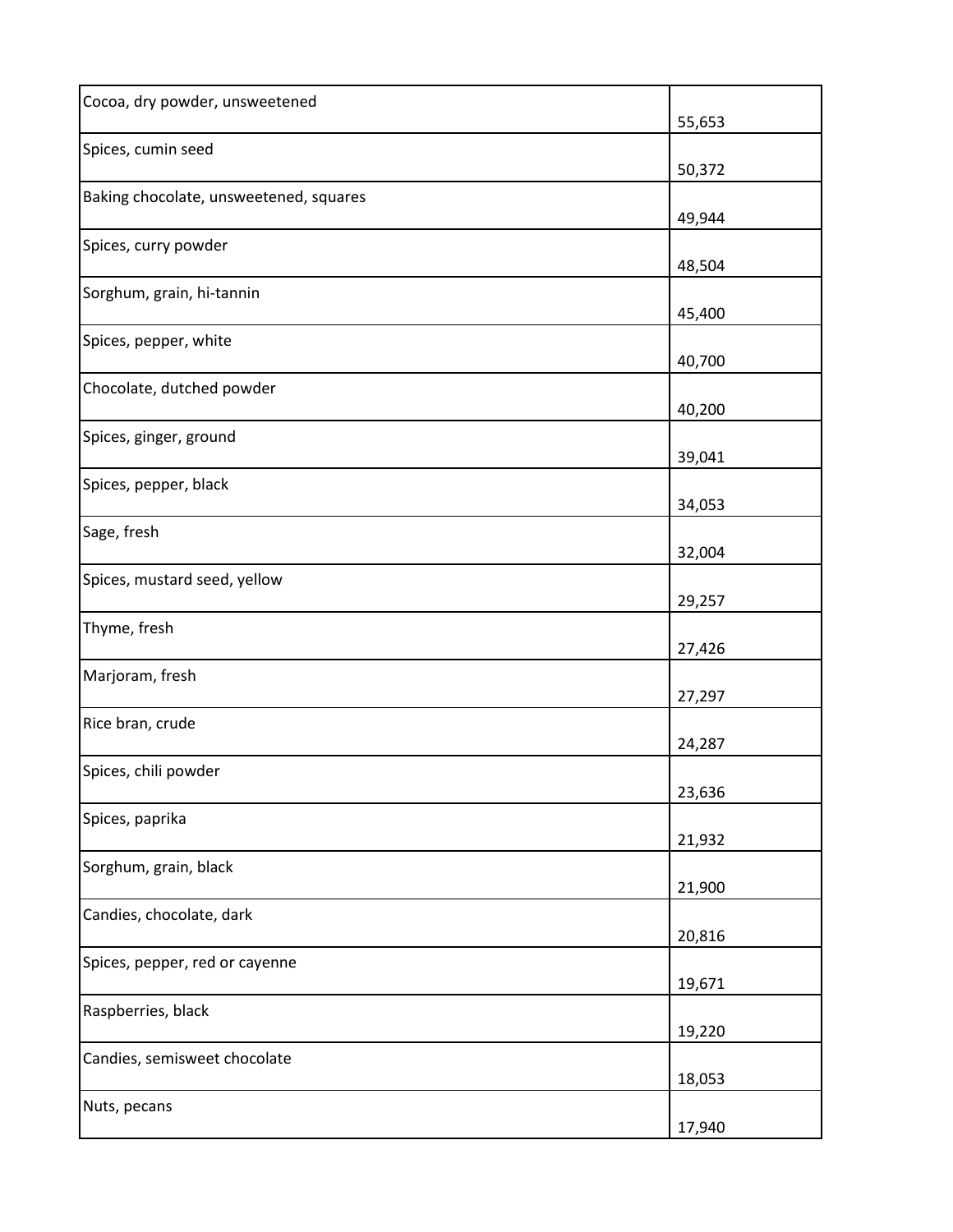| Chokeberry, raw     |        |
|---------------------|--------|
|                     | 16,062 |
| Tarragon, fresh     |        |
|                     | 15,542 |
| Ginger root, raw    |        |
|                     | 14,840 |
| Elderberries, raw   |        |
|                     | 14,697 |
| Sorghum, grain, red |        |
|                     | 14,000 |

| Peppermint, fresh                                 | 13,978 |
|---------------------------------------------------|--------|
| Oregano, fresh                                    | 13,970 |
| Nuts, walnuts, english                            | 13,541 |
| Juice, black raspberry                            | 10,460 |
| Raisins, golden seedless                          | 10,450 |
| Nuts, hazelnuts or filberts                       | 9,645  |
| Blueberries, wild, raw                            | 9,621  |
| Pears, dried to 40% moisture (purchased in Italy) | 9,496  |
| Savory, fresh                                     | 9,465  |
| Artichokes, Ocean Mist, boiled                    | 9,416  |
| Artichokes, Ocean Mist, Microwaved                | 9,402  |
| Cranberries, raw                                  | 9,090  |
| Beans, kidney, red, mature seeds, raw             | 8,606  |
| Beans, black, mature seeds, raw                   | 8,494  |
| Beans, pink, mature seeds, raw                    | 8,320  |
| Plums, dried (prunes), uncooked                   | 8,059  |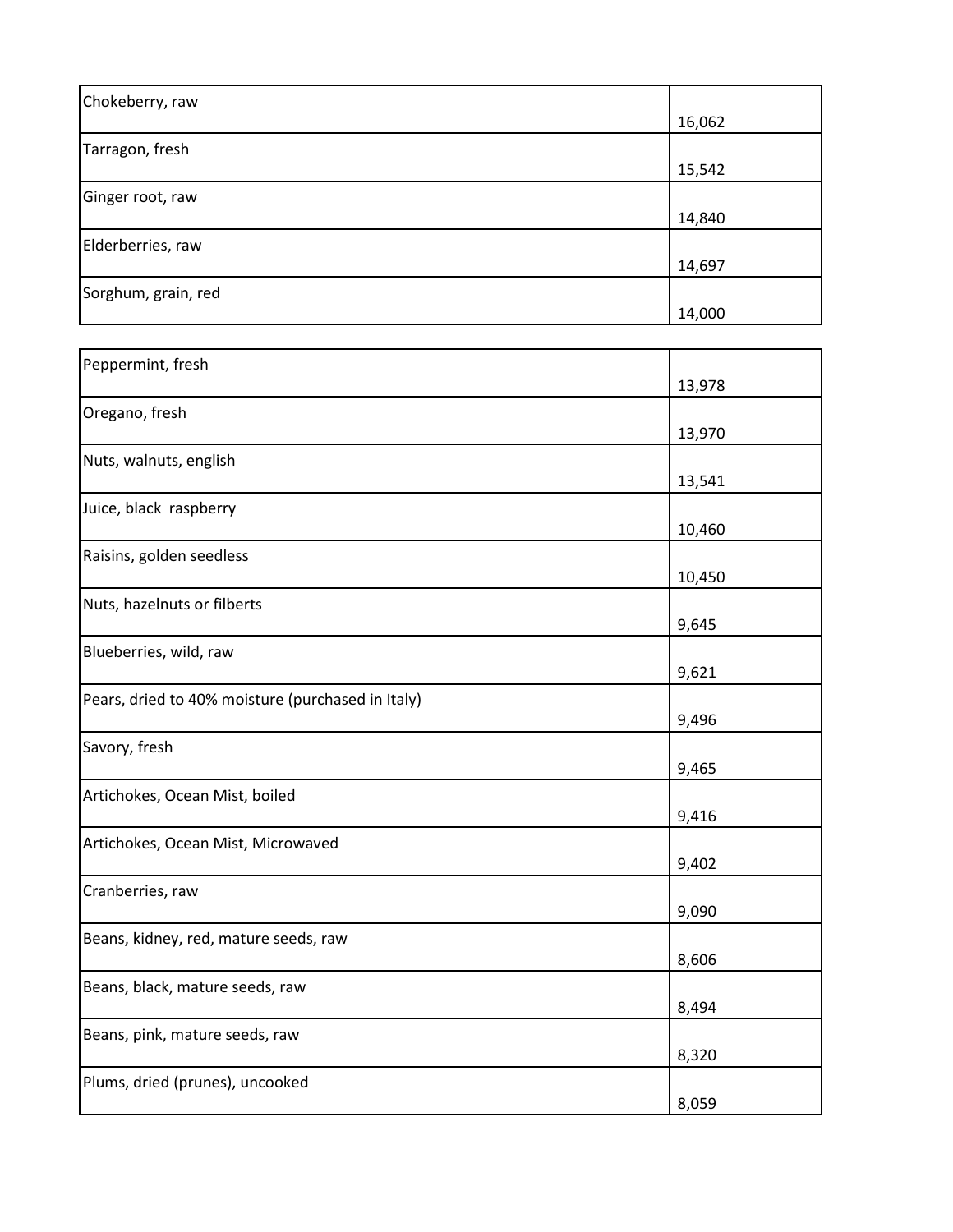| Beans, pinto, mature seeds, raw                   | 8,033 |
|---------------------------------------------------|-------|
| Currants, european black, raw                     | 7,957 |
| Nuts, pistachio nuts, raw                         | 7,675 |
| Plums, black diamond, with peel, raw              | 7,581 |
| Agave, dried (Southwest)                          | 7,524 |
| Candies, milk chocolate                           | 7,519 |
| Lentils, raw                                      | 7,282 |
| Apples, dried to 40% moisture (purchsed in Italy) | 6,681 |
| Spices, garlic powder                             | 6,665 |
| Artichokes, (globe or french), raw                | 6,552 |
| Beans, black turtle soup, mature seeds, raw       | 6,416 |
| Sorghum, bran, white                              | 6,400 |
| Chocolate syrup                                   | 6,330 |
| Babyfood, fruit, peaches                          | 6,257 |
| Plums, raw                                        | 6,100 |
| Lemon balm, leaves, raw                           | 5,997 |
| Blackberries, raw                                 | 5,905 |
| Garlic, raw                                       | 5,708 |
| Soybeans, mature seeds, raw                       | 5,409 |
| Coriander (cilantro) leaves, raw                  | 5,141 |
| Raspberries, raw                                  | 5,065 |
| Babyfood, fruit, apple and blueberry, junior      | 4,822 |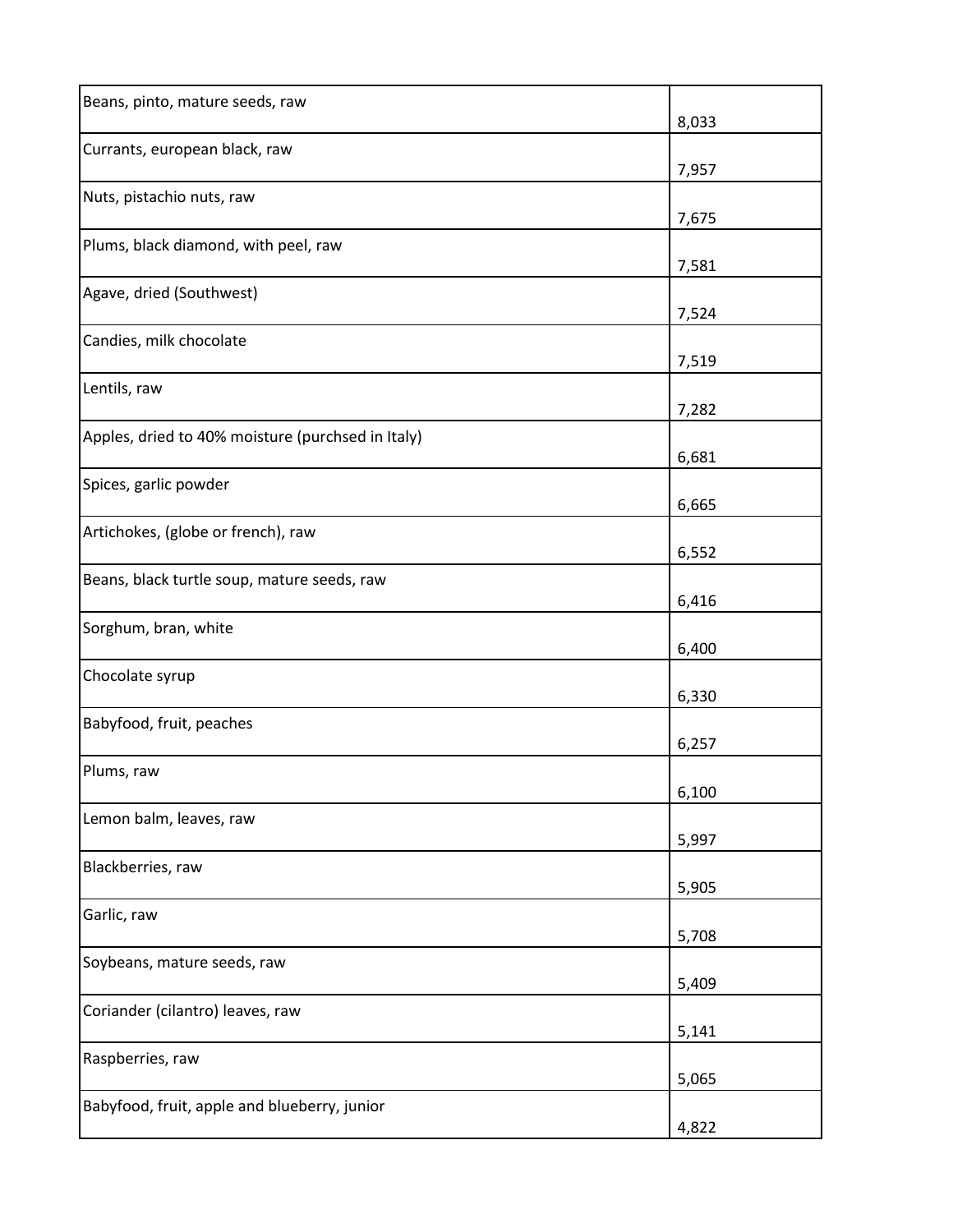| Basil, fresh                                                      |       |
|-------------------------------------------------------------------|-------|
|                                                                   | 4,805 |
| Blueberries, raw                                                  |       |
|                                                                   | 4,669 |
| Alcoholic Beverage, wine, table, red, Cabernet Sauvignon          |       |
|                                                                   | 4,523 |
| Pomegranates, raw                                                 |       |
|                                                                   | 4,479 |
| Nuts, almonds                                                     |       |
|                                                                   | 4,454 |
| Dill weed, fresh                                                  |       |
|                                                                   | 4,392 |
| Cowpeas, common (blackeyes, crowder, southern), mature seeds, raw |       |
|                                                                   | 4,343 |
| Strawberries, raw                                                 |       |
|                                                                   | 4,302 |
| Spices, onion powder                                              |       |
|                                                                   | 4,289 |

| Apples, Red Delicious, raw. with skin                      |       |
|------------------------------------------------------------|-------|
|                                                            | 4,275 |
| Peaches, dried to 40% moisture (purchased in Italy)        |       |
|                                                            | 4,222 |
| Raisins, white, dried to 40% moisture (purchased in Italy) |       |
|                                                            | 4,188 |
| Babyfood, fruit, applesauce, strained                      |       |
|                                                            | 4,123 |
| Apples, Granny Smith, raw, with skin                       |       |
|                                                            | 3,898 |
| Dates, deglet noor                                         |       |
|                                                            | 3,895 |
| Cherries, sweet, raw                                       |       |
|                                                            | 3,747 |
| Makiang, raw                                               |       |
|                                                            | 3,695 |
| Alcoholic beverage, wine, table, red                       |       |
|                                                            | 3,607 |
| Peanut butter, smooth style                                |       |
|                                                            | 3,432 |
| Raisins, seedless                                          |       |
|                                                            | 3,406 |
| Currants, red, raw                                         |       |
|                                                            | 3,387 |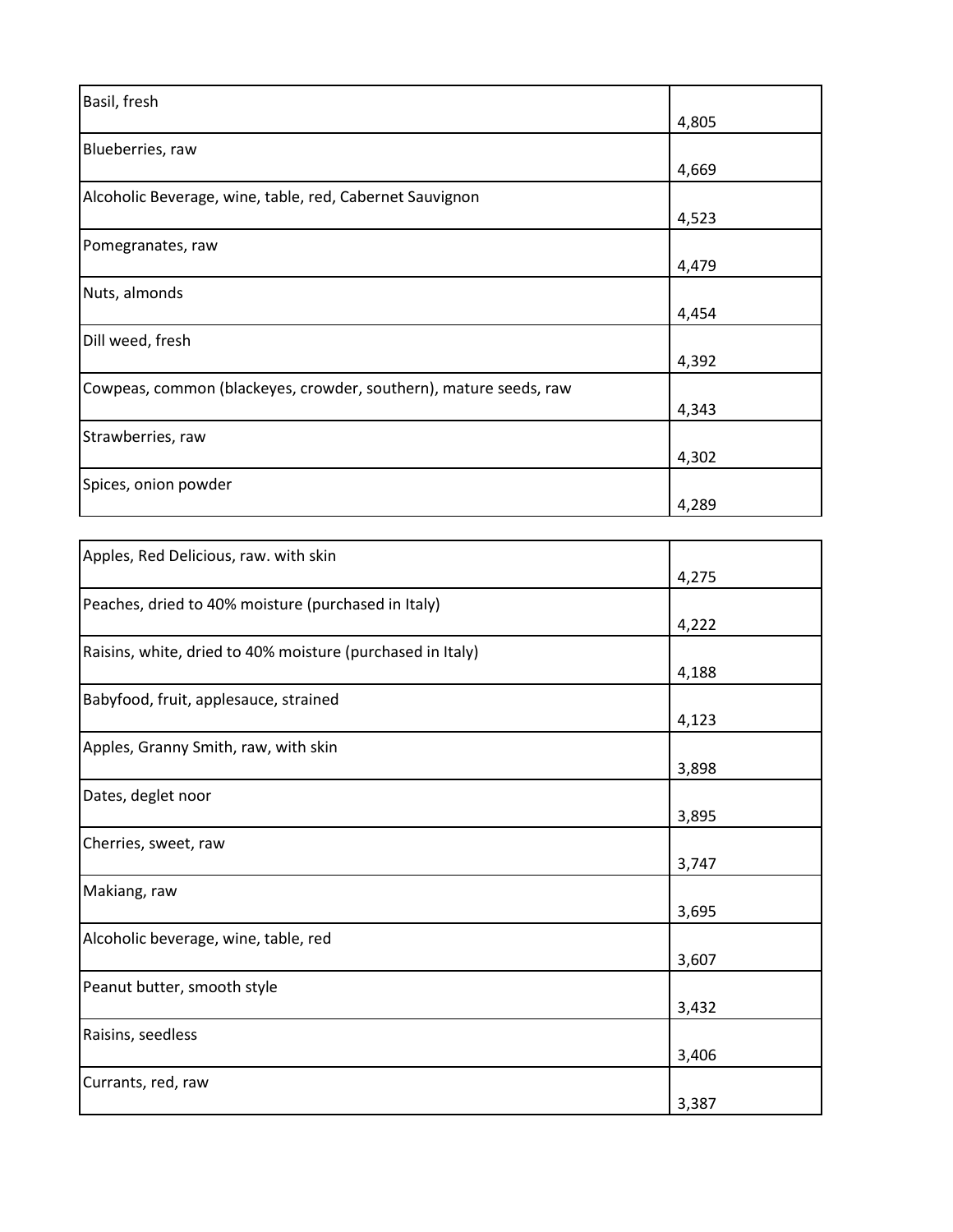| Figs, raw                                            | 3,383 |
|------------------------------------------------------|-------|
| Gooseberries, raw                                    | 3,332 |
| Goji berry (wolfberry), raw                          | 3,290 |
| Apricots, dried to 40% moisture (purchased in Italy) | 3,234 |
| Peanuts, all types, raw                              | 3,166 |
| Cabbage, red, boiled                                 | 3,145 |
| Broccoli raab, raw                                   | 3,083 |
| Agave, cooked (Southwest)                            | 3,074 |
| Apples, raw, with skin                               | 3,049 |
| Apples, Red Delicious, raw, without skin             | 2,936 |
| Apples, Gala, raw, with skin                         | 2,828 |
| Spices, cardamom                                     | 2,764 |
| Pomegranate juice, bottled                           | 2,681 |
| Alcoholic Beverage, wine, table, red, Merlot         | 2,670 |
| Apples, Golden Delicious, raw, with skin             | 2,670 |
| Babyfood, fruit, bananas                             | 2,658 |
| Maloud, raw                                          | 2,611 |
| Apples, Fuji, raw, with skin                         | 2,589 |
| Apples, raw, without skin                            | 2,573 |
| Babyfood, fruit, peaches, junior                     | 2,551 |
| Guava, white-fleshed                                 | 2,550 |
| Mangosteen, raw                                      | 2,510 |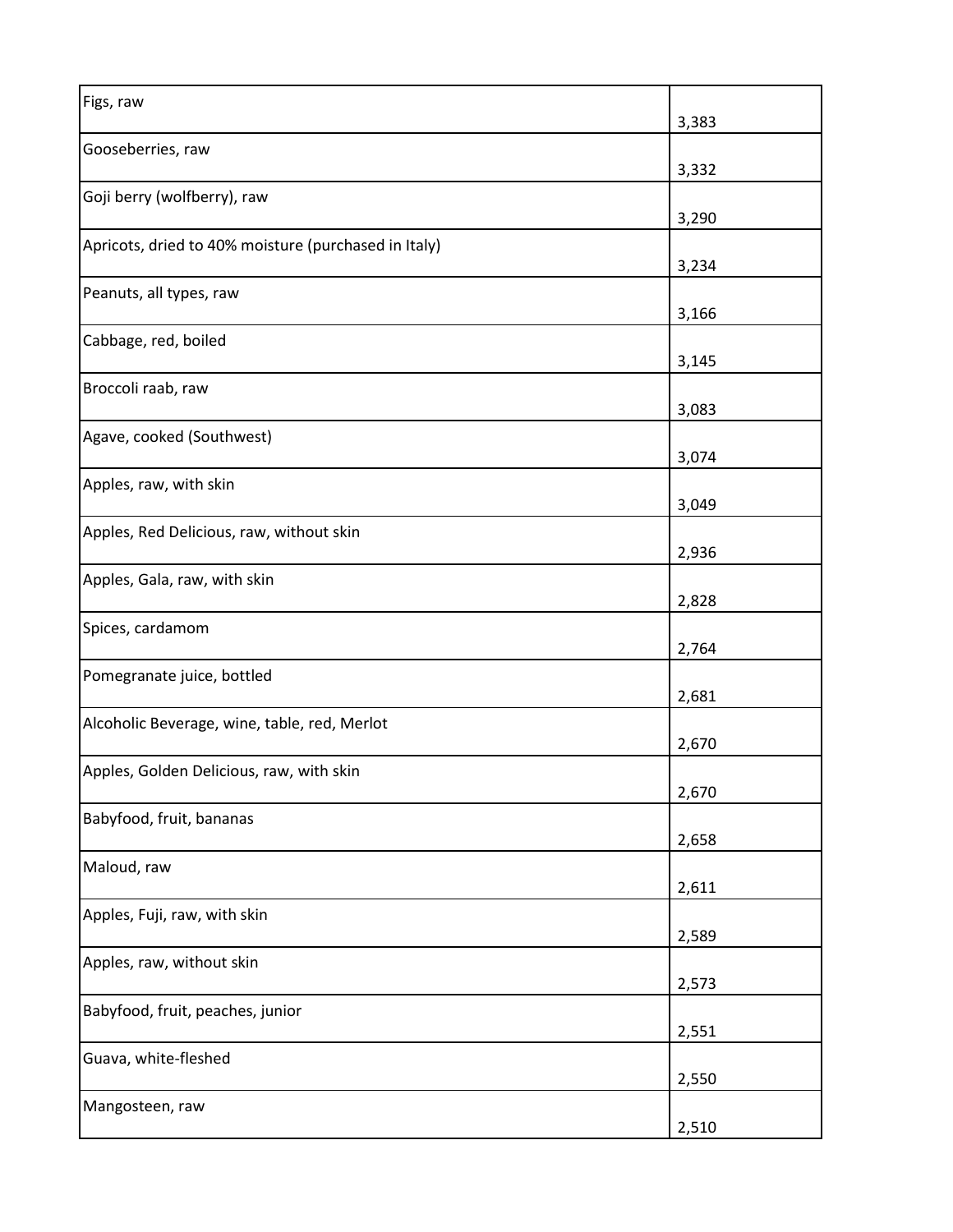| Cabbage, red, raw                                    | 2,496 |
|------------------------------------------------------|-------|
| Lettuce, red leaf, raw                               | 2,426 |
| Alcoholic Beverage, wine, table, red, Zinfandel      | 2,400 |
| Juice, Concord grape                                 | 2,389 |
| Dates, medjool                                       | 2,387 |
| Juice, black cherry                                  | 2,370 |
| Cereals, ready-to-eat, corn flakes                   | 2,359 |
| Juice, Blueberry                                     | 2,359 |
| Cereals, oats, instant, fortified, plain, dry        | 2,308 |
| Cereals ready-to-eat, granola, low-fat, with raisins | 2,294 |
| Asparagus, raw                                       | 2,252 |
| Beans, black, mature seeds, boiled                   | 2,249 |
| Apples, Golden Delicious, raw, without skin          | 2,210 |
|                                                      |       |
| Cauliflower, purple, cooked                          | 2,210 |
| Pears, green cultivars, with peel, raw               | 2,201 |
| Sorghum, grain, white                                | 2,200 |
| Radish seeds, sprouted, raw                          | 2,184 |
| Cereals ready-to-eat, oat bran                       | 2,183 |
| Cereals ready-to-eat, toasted oatmeal                | 2,175 |
| Cereals, oats, quick, uncooked                       | 2,169 |
| Broccoli, boiled                                     | 2,160 |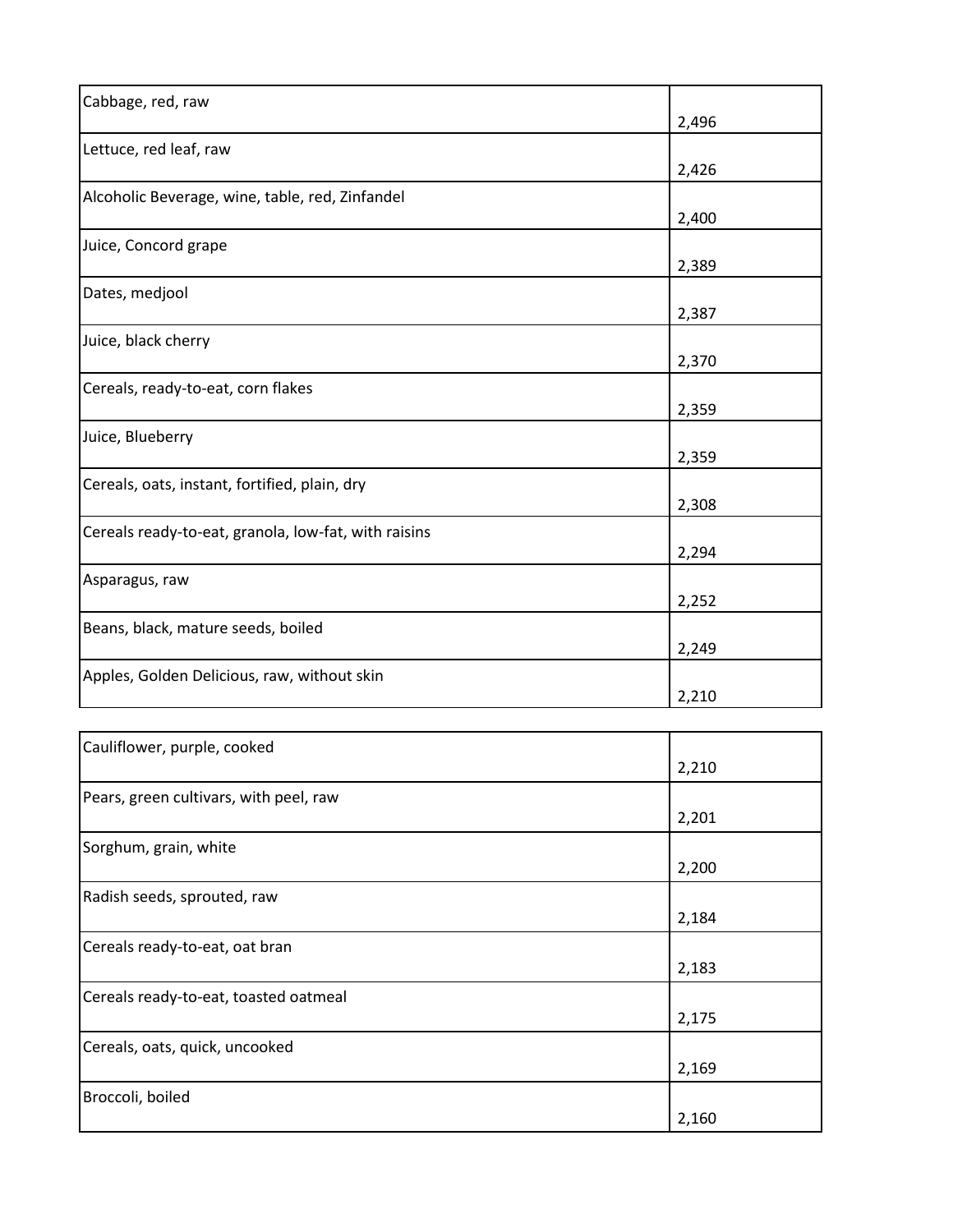| Cereals ready-to-eat, oatmeal, toasted squares                                            | 2,143 |
|-------------------------------------------------------------------------------------------|-------|
| Sweet potato, baked in skin                                                               | 2,115 |
| Bread, butternut whole grain                                                              | 2,104 |
| Oranges, raw, all commercial varieties                                                    | 2,103 |
| Chives, raw                                                                               | 2,094 |
| Cauliflower, purple, raw                                                                  | 2,084 |
| Cabbage, savoy, boiled                                                                    | 2,050 |
| Prune juice, canned                                                                       | 2,036 |
| Guava, red-fleshed                                                                        | 1,990 |
| Applesauce, canned, unsweetened, without added ascorbic acid (includes USDA<br>commodity) | 1,965 |
| Bread, pumpernickel                                                                       | 1,963 |
| Nuts, cashew nuts, raw                                                                    | 1,948 |
| Beet greens, raw                                                                          | 1,946 |
| Avocados, Hass, raw                                                                       | 1,922 |
| Peaches, raw                                                                              | 1,922 |
| Arugula (rocket), raw                                                                     | 1,904 |
| Beans, navy, mature seeds, raw                                                            | 1,861 |
| Snacks, tortilla chips, low fat, made with olestra, nacho cheese                          | 1,858 |
| Grapes, red, raw                                                                          | 1,837 |
| Oranges, raw, navels                                                                      | 1,819 |
| Juice, red grape                                                                          | 1,788 |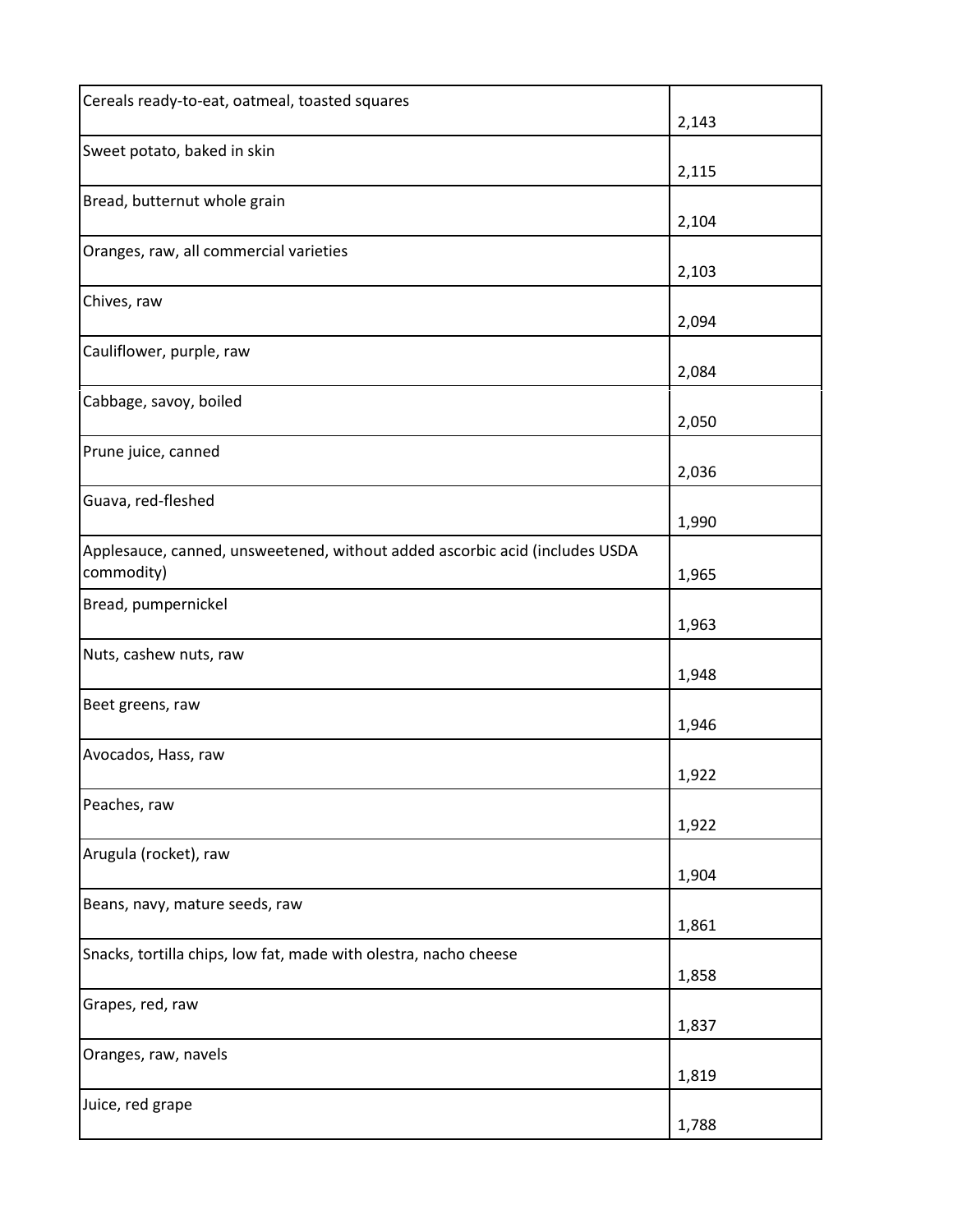| Beets, raw                                         | 1,776 |
|----------------------------------------------------|-------|
| Cabbage, black, cooked                             | 1,773 |
| Juice, acai blends                                 | 1,767 |
| Radishes, raw                                      | 1,750 |
| Grapes, black                                      | 1,746 |
| Pears, red anjou, raw                              | 1,746 |
| Snacks, popcorn, air-popped                        | 1,743 |
| Cereals, oats, old fashioned, uncooked             | 1,708 |
| Nuts, macadamia nuts, dry roasted                  | 1,695 |
| Spinach, frozen, chopped or leaf, unprepared       | 1,687 |
| Potatoes, Russet, flesh and skin, baked            | 1,680 |
| Asparagus, cooked, boiled, drained                 | 1,644 |
| Grapefruit, raw, pink and red and white, all areas | 1,640 |
| Tangerines, (mandarin oranges), raw                | 1,627 |
| Broccoli raab, cooked                              | 1,590 |
| Snacks, tortilla chips, low fat, made with olestra | 1,549 |
| Grapefruit, raw, pink and red, all areas           | 1,548 |

| Lettuce, green leaf, raw                             |       |
|------------------------------------------------------|-------|
|                                                      | 1,532 |
| Onions, red, raw                                     |       |
|                                                      | 1,521 |
| Cereals ready-to-eat, QUAKER, QUAKER OAT LIFE, plain |       |
|                                                      | 1.517 |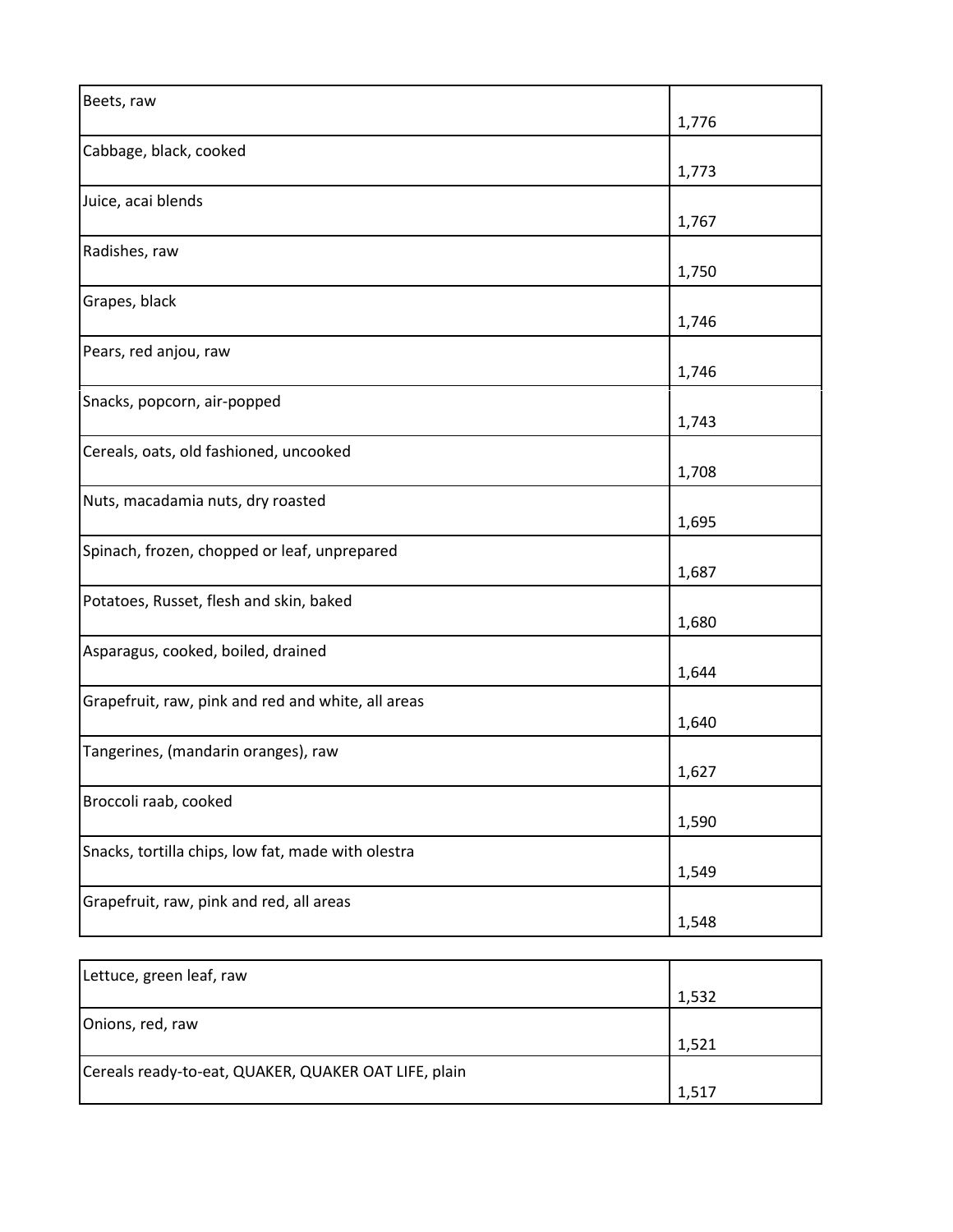| Spinach, raw                                                      | 1,513 |
|-------------------------------------------------------------------|-------|
| Alfalfa seeds, sprouted, raw                                      | 1,510 |
| Broccoli, raw                                                     | 1,510 |
| Juice, Cranberry/Concord grape                                    | 1,480 |
| Cranberry juice, unsweetened                                      | 1,452 |
| Lettuce, butterhead (includes boston and bibb types), raw         | 1,423 |
| Guavas, common, raw                                               | 1,422 |
| Bread, Multi-Grain (includes whole-grain)                         | 1,421 |
| Nuts, brazilnuts, dried, unblanched                               | 1,419 |
| Cauliflower, green, cooked                                        | 1,387 |
| Lemons, raw, without peel                                         | 1,346 |
| Potatoes, red, flesh and skin, baked                              | 1,326 |
| Potatoes, russet, flesh and skin, raw                             | 1,322 |
| Bread, Oatnut                                                     | 1,318 |
| Cereals ready-to-eat, wheat, shredded, plain, sugar and salt free | 1,303 |
| Parsley, raw                                                      | 1,301 |
| Mangos, raw                                                       | 1,300 |
| Agave, raw (Southwest)                                            | 1,294 |
| Milk, chocolate, fluid, commercial, reduced fat                   | 1,263 |
| Tea, green, brewed                                                | 1,253 |
| Grapefruit juice, white, raw                                      | 1,238 |
| Lemon juice, raw                                                  | 1,225 |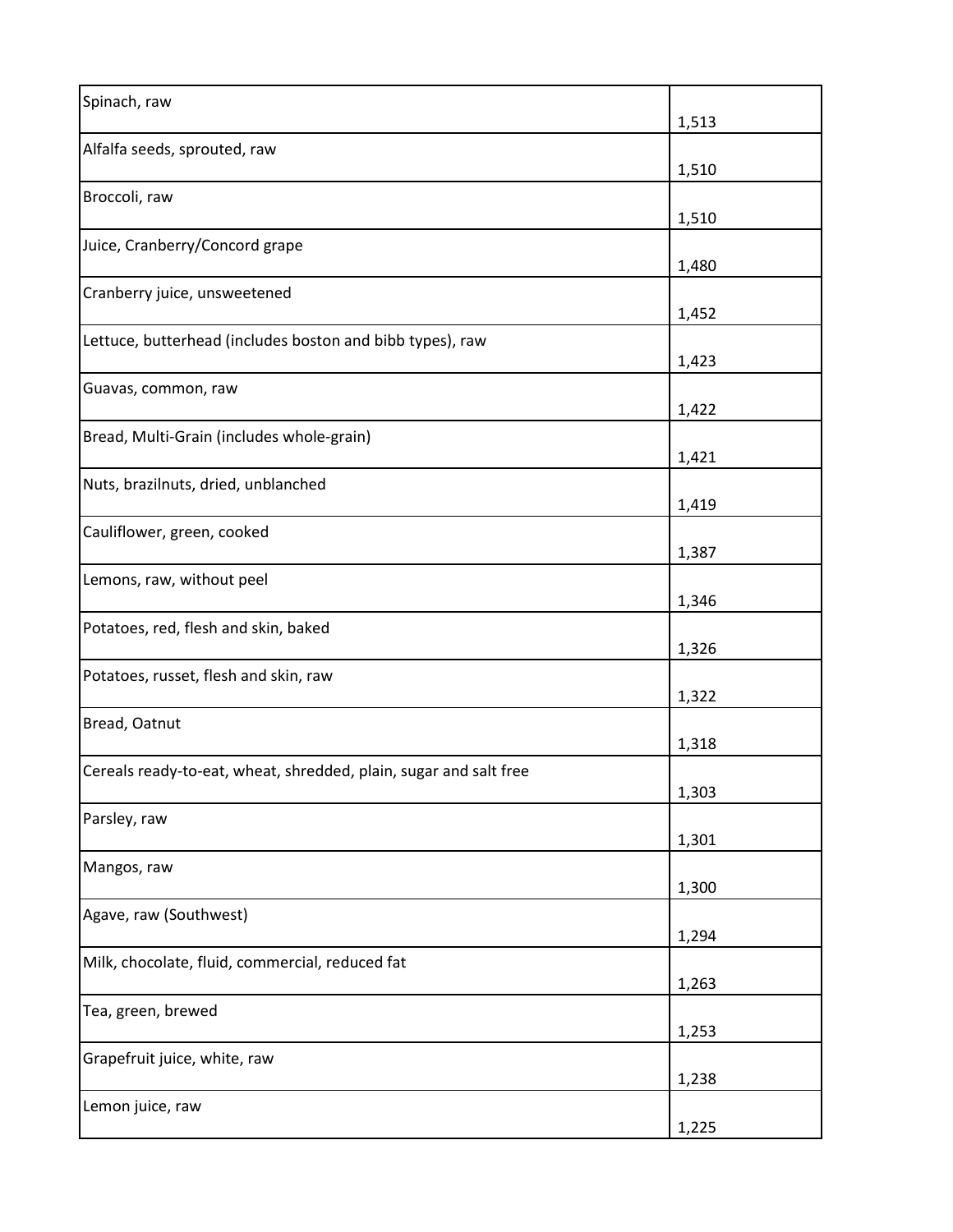| Onions, yellow, sauteed                    | 1,220 |
|--------------------------------------------|-------|
| Kiwi, gold, raw                            | 1,210 |
| Potatoes, white, flesh and skin, baked     | 1,138 |
| Tea, brewed, prepared with tap water       | 1,128 |
| Apricots, raw                              | 1,110 |
| Potatoes, red, flesh and skin, raw         | 1,098 |
| Potatoes, white, flesh and skin, raw       | 1,058 |
| Peppers, sweet, yellow, raw                | 1,043 |
| Grapes, white or green, raw                | 1,018 |
| Lettuce, cos or romaine, raw               | 1,017 |
| Alcoholic beverage, wine, table, rose      | 1,005 |
| Juice, strawberry                          | 1,002 |
| Sauce, salsa, ready-to-serve               | 1,001 |
| Peppers, sweet, orange, raw                | 984   |
| Mushrooms, portabella, raw                 | 968   |
| Soybeans, mature seeds, sprouted, raw      | 962   |
| Mushrooms, brown, Italian, or Crimini, raw | 951   |
| Pineapple, raw, extra sweet variety        | 943   |
| Peppers, sweet, green, raw                 | 935   |
| Eggplant, raw                              | 932   |
| Nectarines, raw                            | 919   |
| Onions, raw                                | 913   |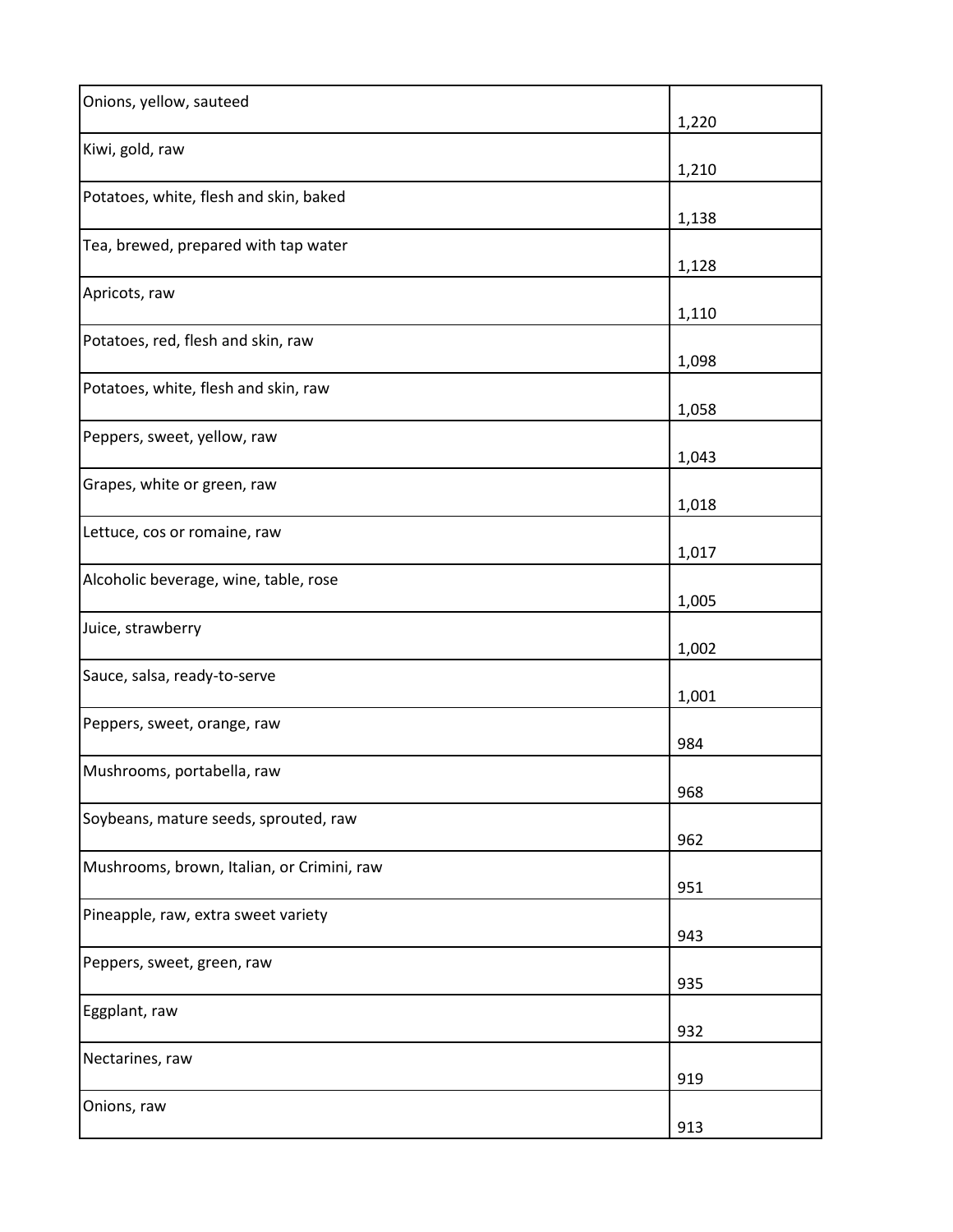| Beans, pinto, mature seeds, boiled                         | 904 |
|------------------------------------------------------------|-----|
| Sweet potato, raw                                          | 902 |
| Cauliflower, raw                                           | 870 |
| Juice, cranberrry, 100% - cranberry blend, red             | 865 |
| Onions, white, raw                                         | 863 |
| Kiwi fruit, (chinese gooseberries), fresh, raw             | 862 |
| Cabbage, boiled                                            | 856 |
| Chickpeas (garbanzo beans, bengal gram), mature seeds, raw | 847 |
| Peppers, sweet, red, sauteed                               | 847 |
| Lime juice, raw                                            | 823 |
| Peppers, sweet, red, raw                                   | 821 |
| Noni fruit, raw                                            | 800 |
| Beans, snap, green, raw                                    | 799 |
| Bananas, raw                                               | 795 |
| Juice, white grape                                         | 793 |
| Olive oil, extra-virgin, w/parsley, home prepared          | 766 |
| Sweet potato, cooked, boiled, without skin                 | 766 |
| Mushrooms, shiitake, dried                                 | 752 |
| Peas, yellow, mature seeds, raw                            | 741 |
| Chilchen (Red Berry Beverage) (Navajo)                     | 740 |
| Cauliflower, boiled                                        | 739 |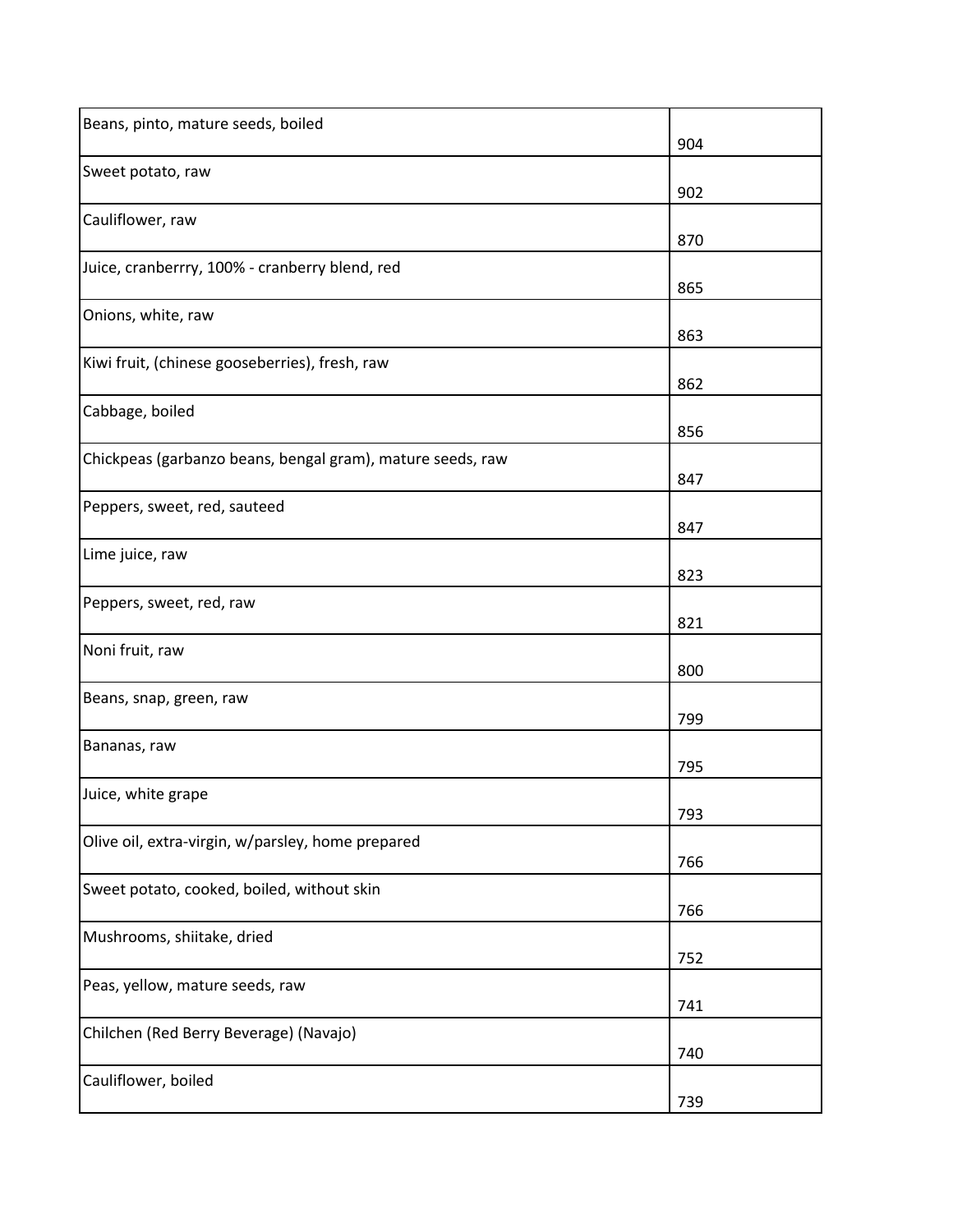| Corn, sweet, yellow, raw                                          | 728 |
|-------------------------------------------------------------------|-----|
| Orange juice, raw                                                 | 726 |
| Nuts, pine nuts, dried                                            | 720 |
| Pear juice, all varieties                                         | 704 |
| Orange juice, canned, unsweetened                                 | 703 |
| Carrots, raw                                                      | 697 |
| Peppers, sweet, yellow, grilled                                   | 694 |
| Tomato products, canned, sauce                                    | 694 |
| Mushrooms, white, raw                                             | 691 |
| Mush, blue corn with ash (Navajo)                                 | 684 |
| Olive oil, extra-virgin, w/basil, home prepared                   | 684 |
| Mushrooms, maitake, raw                                           | 669 |
| Mushroom, oyster, raw                                             | 664 |
| Cauliflower, frozen, unprepared                                   | 620 |
| Peppers, sweet, green, sauteed                                    | 615 |
| Onions, sweet, raw                                                | 614 |
| Peas, green, frozen, unprepared                                   | 600 |
| Syrups, maple                                                     | 590 |
| Catsup                                                            | 578 |
| Leeks, (bulb and lower leaf-portion), raw                         | 569 |
| Pineapple juice, canned, unsweetened, without added ascorbic acid | 568 |
| Vinegar, Apple                                                    | 564 |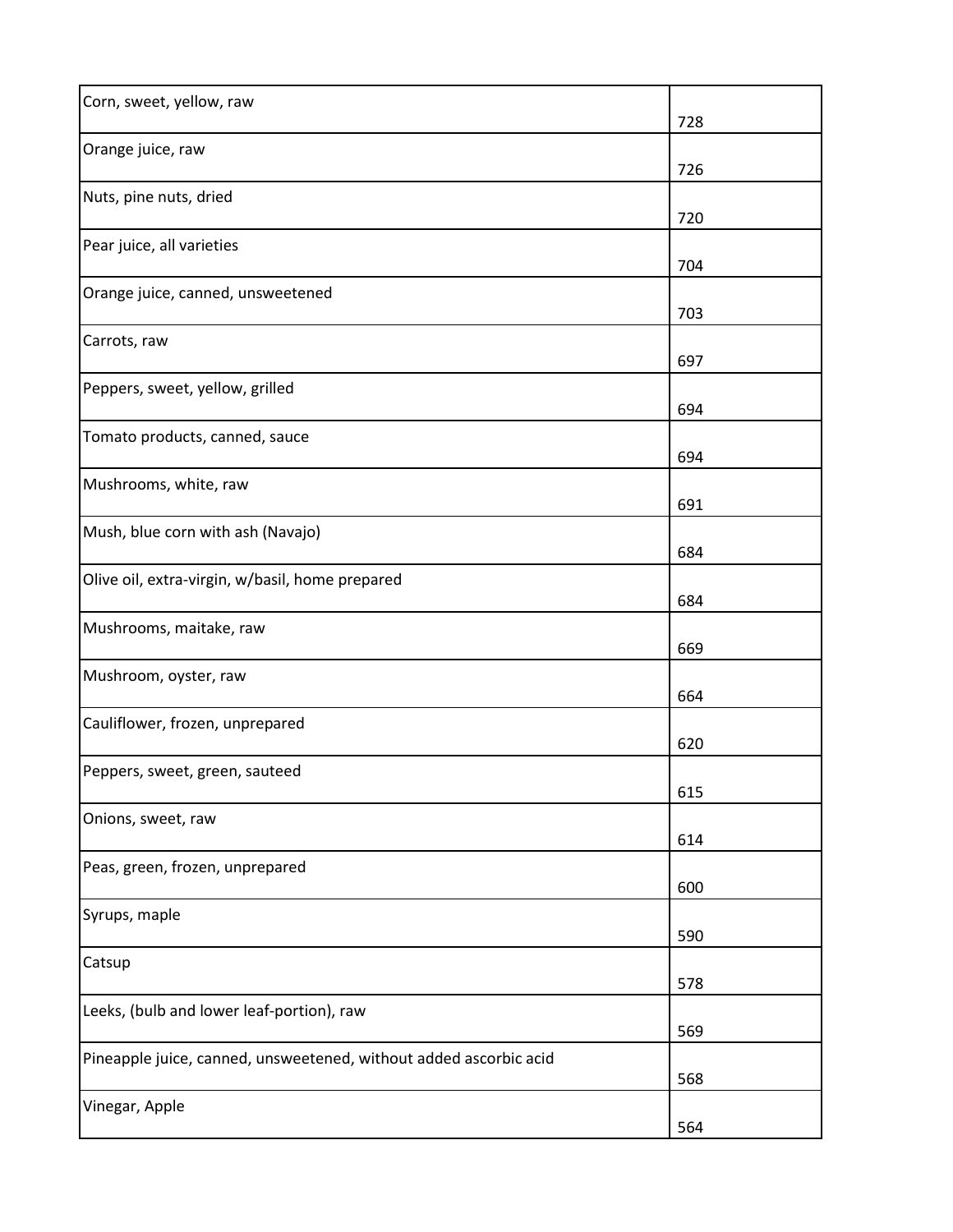| Pineapple, raw, traditional varieties            |     |
|--------------------------------------------------|-----|
|                                                  | 562 |
| Olive oil, extra virgin, w/garlic, home prepared |     |
|                                                  | 557 |
| Celery, raw                                      |     |
|                                                  | 552 |
| Vegetable juice cocktail, canned                 |     |
|                                                  | 548 |

| Tomatoes, plum, raw                                                       |     |
|---------------------------------------------------------------------------|-----|
|                                                                           | 546 |
| Cabbage, raw                                                              |     |
|                                                                           | 529 |
| Peas, split, mature seeds, raw                                            |     |
|                                                                           | 524 |
| Corn, sweet, yellow, frozen, kernels cut off cob, unprepared              |     |
|                                                                           | 522 |
| Tea, green, ready-to-drink                                                |     |
|                                                                           | 520 |
| Broccoli, frozen, spears, unprepared                                      |     |
|                                                                           | 496 |
| Tomato juice, canned                                                      |     |
|                                                                           | 486 |
| Cocoa mix, powder                                                         |     |
|                                                                           | 485 |
| Pumpkin, raw                                                              |     |
|                                                                           | 483 |
| Spices, poppy seed                                                        |     |
|                                                                           | 481 |
| Lettuce, iceberg (includes crisphead types), raw                          |     |
|                                                                           | 438 |
| Carrots, baby, raw                                                        |     |
|                                                                           | 436 |
| Peaches, canned, heavy syrup, drained                                     |     |
|                                                                           | 436 |
| Tomatoes, red, ripe, cooked                                               |     |
|                                                                           | 423 |
| Apple juice, canned or bottled, unsweetened, without added ascorbic acid  |     |
|                                                                           | 414 |
| Babyfood, juice, pear                                                     |     |
|                                                                           | 414 |
| Corn, sweet, yellow, canned, brine pack, regular pack, solids and liquids |     |
|                                                                           | 413 |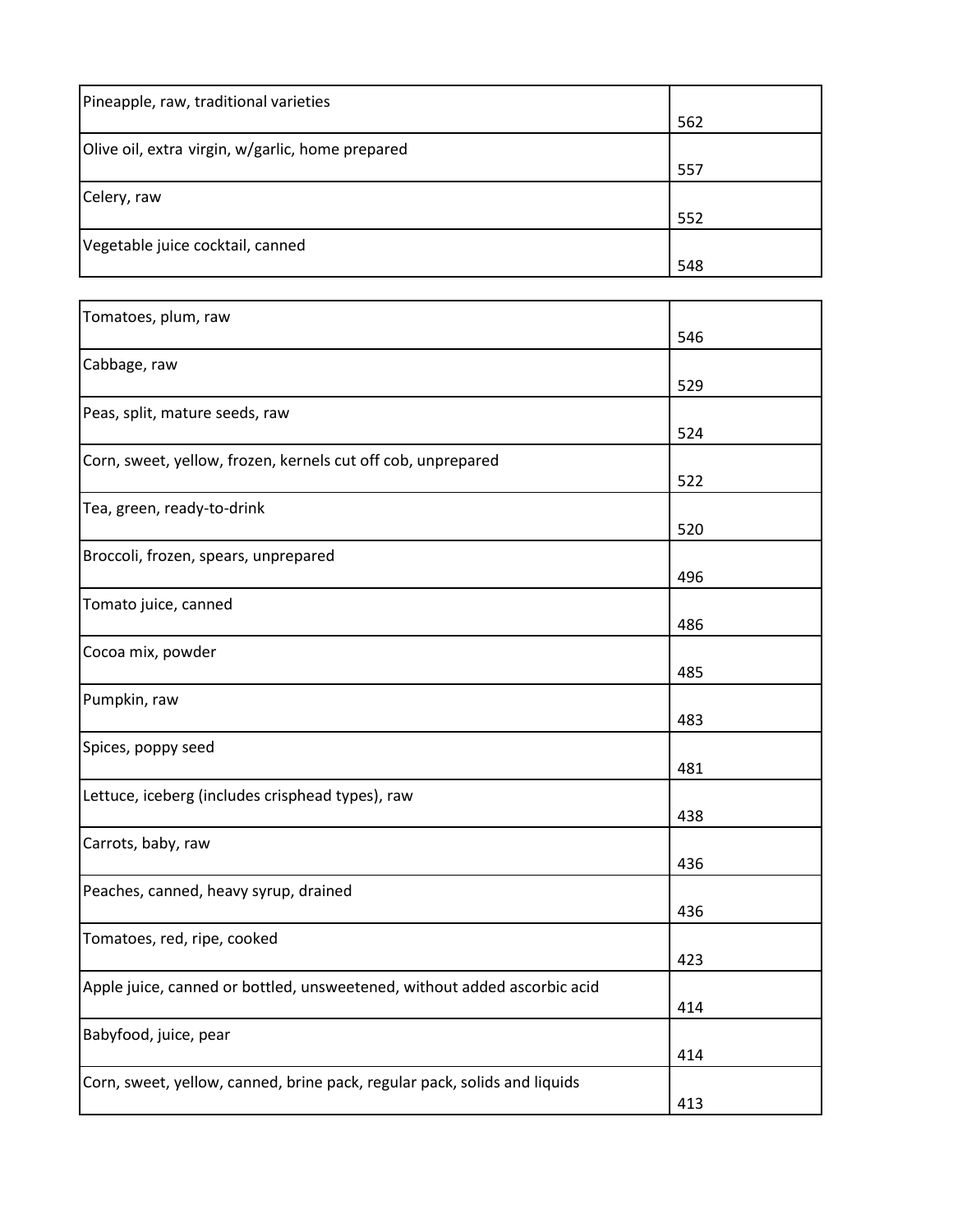| Vinegar, Red wine                                                     | 410 |
|-----------------------------------------------------------------------|-----|
| Squash, winter, butternut, raw                                        | 396 |
| Alcoholic beverage, wine, table, white                                | 392 |
| Tomatoes, red, ripe, raw, year round average                          | 387 |
| Pineapple, raw, all varieties                                         | 385 |
| Olive oil, extra virgin                                               | 372 |
| Carrots, boiled                                                       | 326 |
| Melons, cantaloupe, raw                                               | 319 |
| Tea, black, ready-to-drink, plain and flavored                        | 313 |
| Fennel, bulb, raw                                                     | 307 |
| Papayas, raw                                                          | 300 |
| Asparagus, white, raw                                                 | 296 |
| Beans, snap, green variety, canned, regular pack, solids and liquids  | 290 |
| Vinegar, Apple and Honey                                              | 270 |
| Tea, white, ready-to-drink                                            | 264 |
| Banana, Nam-wa variety                                                | 260 |
| Melons, honeydew, raw                                                 | 253 |
| Eggplant, boiled                                                      | 245 |
| Beans, lima, immature seeds, canned, regular pack, solids and liquids | 243 |
| Cucumber, with peel, raw                                              | 232 |
| Juice, cranberry, white                                               | 232 |
| Vinegar, Honey                                                        | 225 |